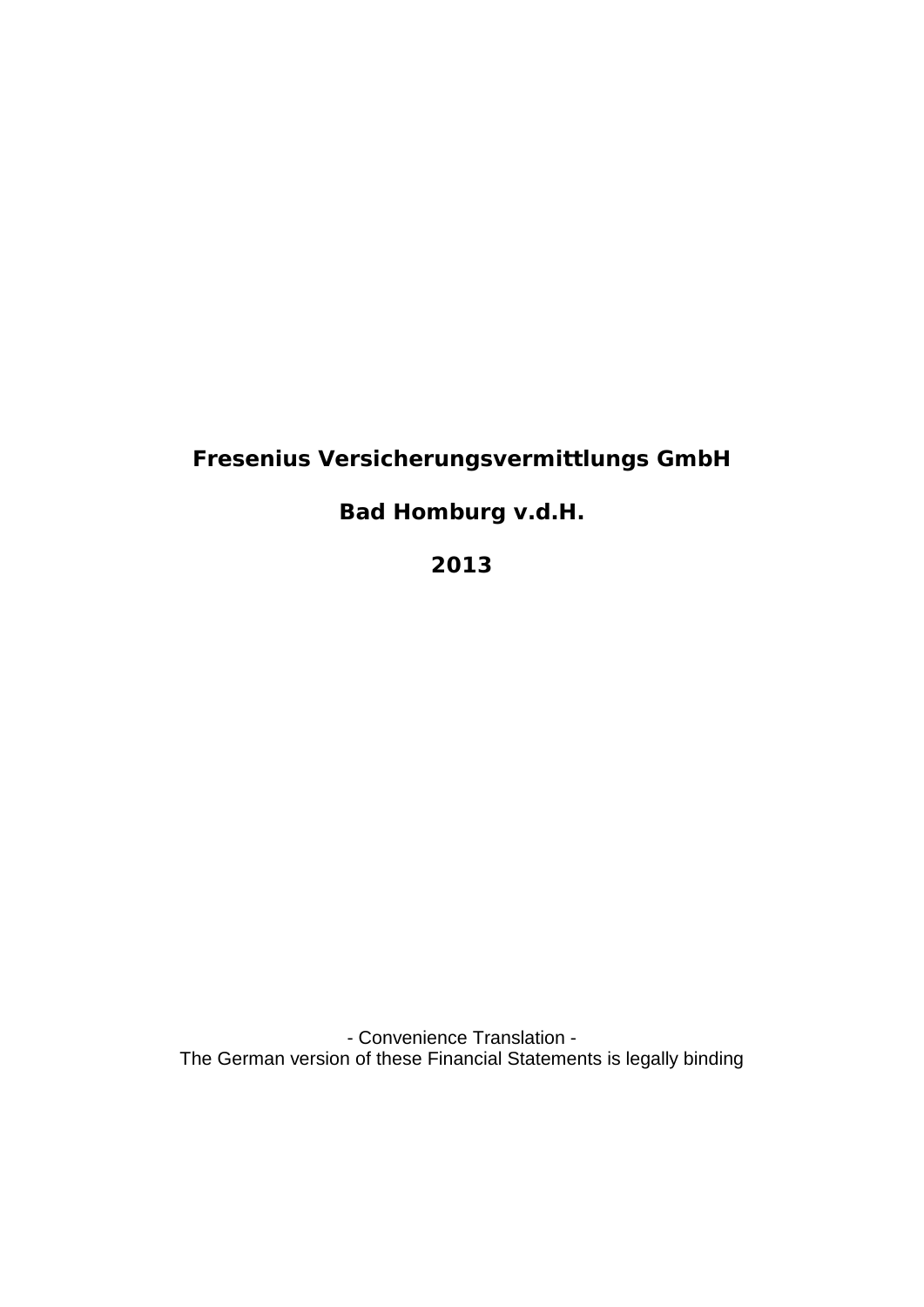## **Balance Sheet**

### **as of December 31, 2013**

# **Fresenius Versicherungsvermittlungsges. mbH, Bad Homburg**

| <b>Assets</b> |                                                    | Note | 31.12.2013<br><b>EUR</b> | 31.12.2012<br><b>EUR</b> |
|---------------|----------------------------------------------------|------|--------------------------|--------------------------|
| А.            | <b>Fixed assets</b>                                |      |                          |                          |
|               | Intangible assets<br>I.                            |      | 0.00                     | 0.00                     |
|               | Tangible assets<br>Ш.                              | (3)  | 29,258.00                | 10,582.00                |
|               | <b>Financial assets</b><br>Ш                       | (4)  | 8,859,137.03             | 8,859,137.03             |
|               |                                                    |      |                          |                          |
| В.            | <b>Current assets</b>                              |      |                          |                          |
|               | Accounts receivable due from related parties<br>I. | (5)  | 4,773,108.14             | 3,528,881.41             |
|               | Other assets<br>Ш.                                 |      | 0.00                     | 0.00                     |
|               |                                                    |      | 13,661,503.17            | 12,398,600.44            |

| Liabilities and shareholder's equity |                                            | Note | 31.12.2013<br><b>EUR</b> | 31.12.2012<br><b>EUR</b> |
|--------------------------------------|--------------------------------------------|------|--------------------------|--------------------------|
| А.                                   | Shareholder's equity                       |      |                          |                          |
|                                      | Subscribed capital<br>L.                   |      | 26,000.00                | 26,000.00                |
|                                      | Capital reserves<br>Ⅱ.                     |      | 7,558,701.62             | 7,558,701.62             |
|                                      | III. Retained earnings brought forward     |      | 0.89                     | 0.89                     |
|                                      | IV. Retained earnings                      |      | 0.00                     | 0.00                     |
|                                      |                                            |      | 7,584,702.51             | 7,584,702.51             |
| В.                                   | <b>Accruals</b>                            | (6)  | 634,111.16               | 583,640.68               |
| C.                                   | <b>Liabilities</b>                         |      |                          |                          |
|                                      | Trade accounts payable<br>I.               |      | 48,476.12                | 24,213.02                |
|                                      | Liabilities to affiliated companies<br>ΙΙ. | (7)  | 5,366,245.04             | 4,198,254.98             |
|                                      | Other liabilities<br>III.                  |      | 27,968.34                | 7,789.25                 |
|                                      |                                            |      | 13,661,503.17            | 12,398,600.44            |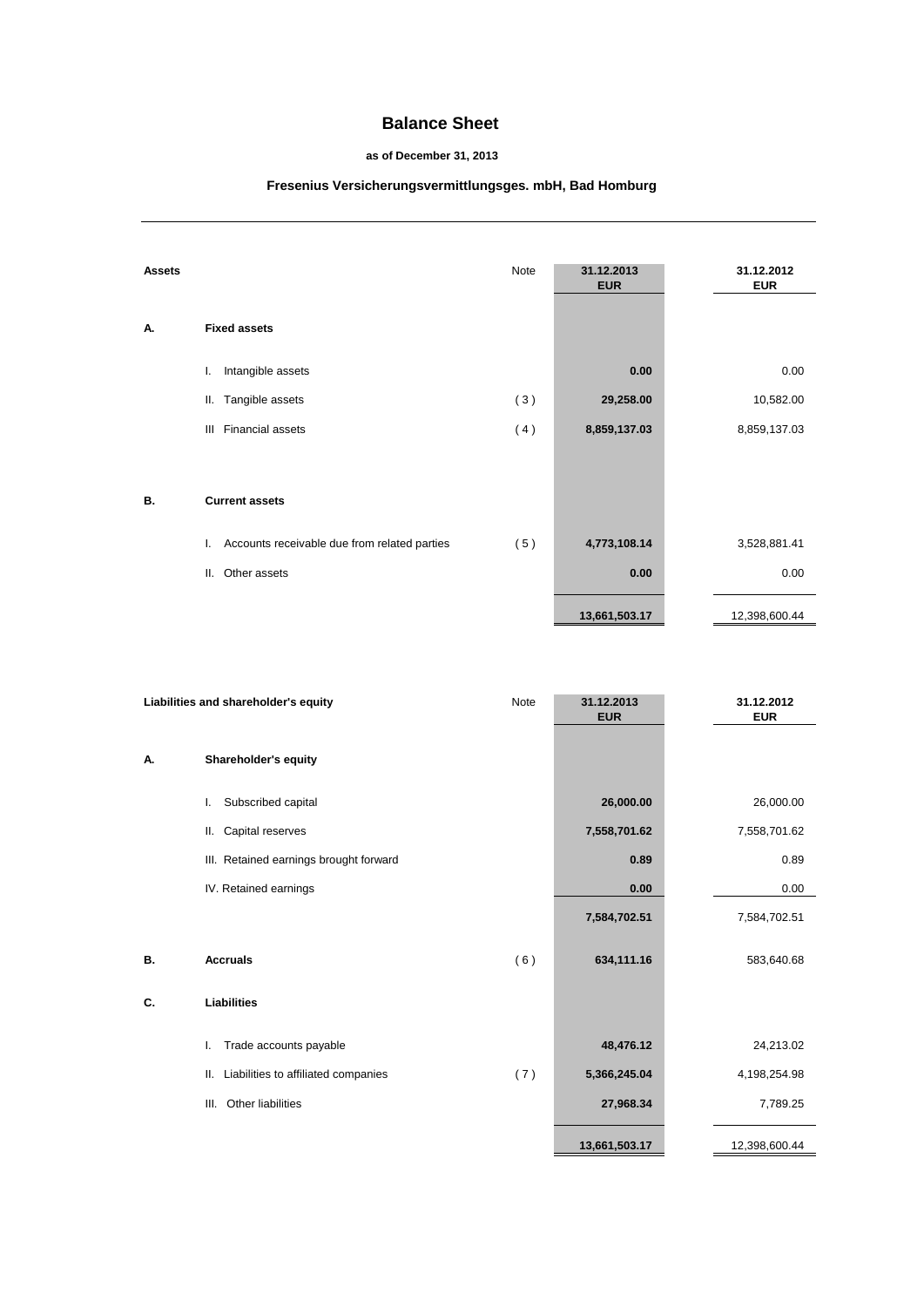## **Profit and Loss Statement**

#### **as of December 31, 2013**

### **Fresenius Versicherungsvermittlungsges. mbH, Bad Homburg**

|     |                                                                              | <b>Note</b> |               | 2013<br><b>EUR</b> | 2012<br><b>EUR</b> |
|-----|------------------------------------------------------------------------------|-------------|---------------|--------------------|--------------------|
| 1.  | <b>Sales</b>                                                                 |             |               | 1,792,625.54       | 1,633,071.20       |
| 2.  | Other operating income                                                       | (8)         |               | 10,618.53          | 2,914.80           |
| 3.  | Personnell expenses                                                          |             |               |                    |                    |
|     | a) Salaries and wages                                                        |             | $-455,226.01$ |                    |                    |
|     | b) Social security and costs of retirement<br>pensions and social assistance |             | $-116,944.01$ | $-572,170.02$      | $-580,848.98$      |
| 4.  | Depreciation on property, plant and equipment                                |             |               | $-11,590.46$       | $-11,633.00$       |
| 5.  | Other operating expenses                                                     | (9)         |               | $-359,684.76$      | $-367,856.77$      |
| 6.  | Income from financial assets                                                 |             |               | 313.90             | 731.40             |
| 7.  | Other interest and similar income                                            | (10)        |               | $-26, 139.94$      | $-22,363.68$       |
| 8.  | Profit from ordinary operations                                              |             |               | 833,972.79         | 654,014.97         |
| 9.  | Extraordinary expenses                                                       |             |               | 0.00               | 0.00               |
| 10. | Income taxes                                                                 |             |               | 889.20             | 889.20             |
| 11. | Other tax                                                                    |             |               | $-1,480.67$        | $-1,330.45$        |
| 12. | Proit transfer due to profit and loss<br>transfer agreement                  | (11)        |               | $-833,381.32$      | $-653,573.72$      |
| 13. | Retained earnings                                                            |             |               | 0.00               | 0.00               |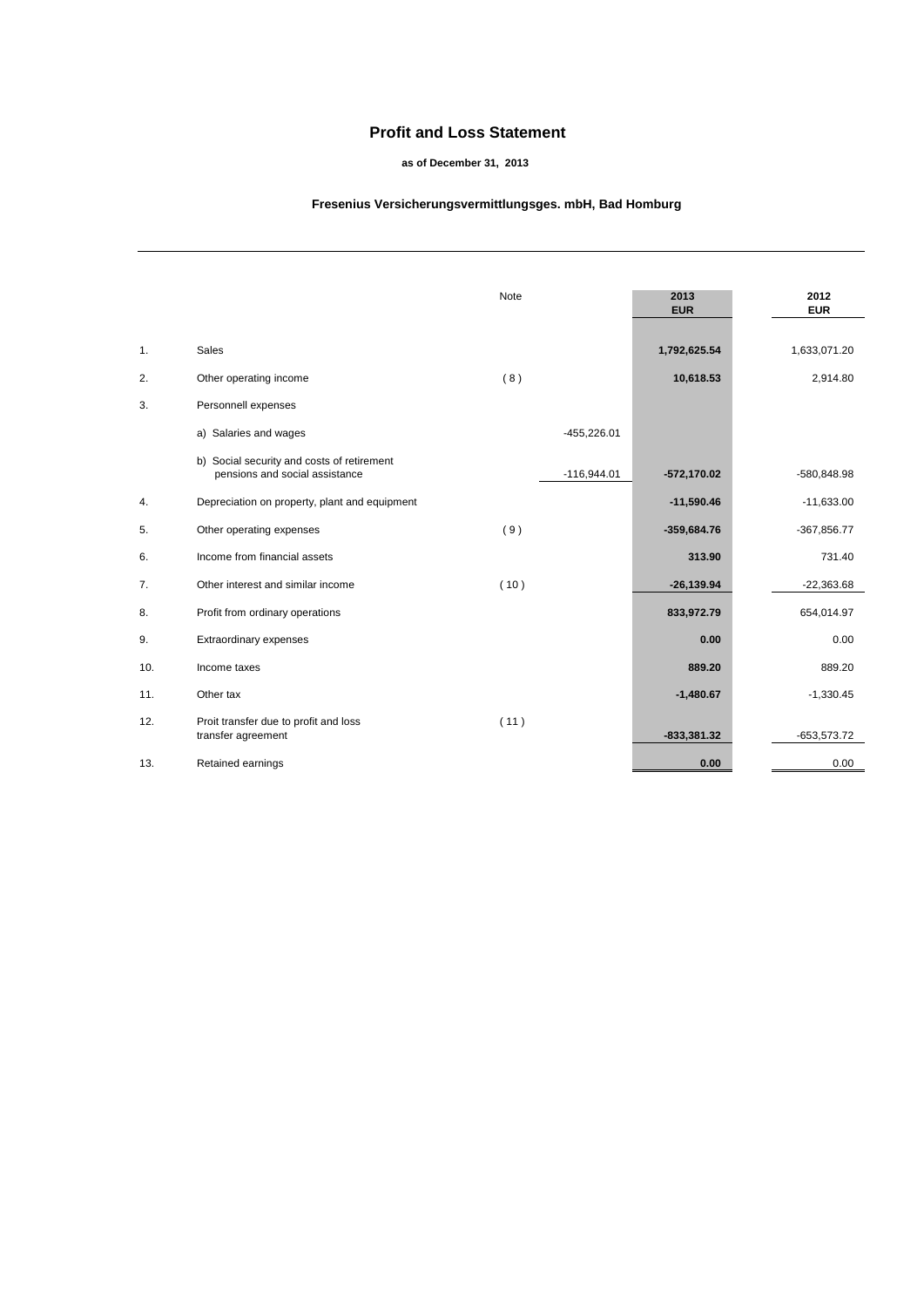| (1) Application of the<br><b>Accounting Law</b><br><b>Modernisation Act</b> | For the 2013 business year, Fresenius Versicherungsvermittlungs<br>GmbH applies the provisions of the German Commercial Code (HGB),<br>new version (Accounting Law Modernisation Act, BilMoG).                                                                                                                                                                                                                                                                                                                                                                                                                                                                                                                                                                                                                                                                               |
|-----------------------------------------------------------------------------|------------------------------------------------------------------------------------------------------------------------------------------------------------------------------------------------------------------------------------------------------------------------------------------------------------------------------------------------------------------------------------------------------------------------------------------------------------------------------------------------------------------------------------------------------------------------------------------------------------------------------------------------------------------------------------------------------------------------------------------------------------------------------------------------------------------------------------------------------------------------------|
|                                                                             | Fresenius Versicherungsvermittlungs GmbH is a small corporation in<br>terms of sec. 267 subsect. 1 HGB. With regard to disclosure, the<br>company utilises the relief available under sec. 326 HGB.                                                                                                                                                                                                                                                                                                                                                                                                                                                                                                                                                                                                                                                                          |
|                                                                             | As before, the company selected the total cost method (sec. 275<br>subsect. 2 HGB) for the income statement.                                                                                                                                                                                                                                                                                                                                                                                                                                                                                                                                                                                                                                                                                                                                                                 |
| (2) Accounting and valuation<br>methods                                     | The valuation process is carried out in accordance with the provisions<br>of the German Commercial Code that apply to corporations.                                                                                                                                                                                                                                                                                                                                                                                                                                                                                                                                                                                                                                                                                                                                          |
|                                                                             | Acquired intangible assets are valued at acquisition costs, reduced by<br>regular amortisation. Amortisation is applied on a straight-line basis<br>over a useful life of three years. Additions are amortised on a pro rata<br>temporis basis.                                                                                                                                                                                                                                                                                                                                                                                                                                                                                                                                                                                                                              |
|                                                                             | Fixed assets are valued at acquisition costs, reduced by regular<br>depreciation. Depreciation is applied in accordance with the straight-<br>line or declining balance method based on the expected useful life.<br>Monthly depreciation was applied to additions of moveable fixed<br>assets.                                                                                                                                                                                                                                                                                                                                                                                                                                                                                                                                                                              |
|                                                                             | Receivables and other assets are valued at the nominal value. The<br>general credit risk is addressed with a lump-sum adjustment.                                                                                                                                                                                                                                                                                                                                                                                                                                                                                                                                                                                                                                                                                                                                            |
|                                                                             | Provisions are entered for identifiable risks at the appropriate amount,<br>including future price and cost increases.                                                                                                                                                                                                                                                                                                                                                                                                                                                                                                                                                                                                                                                                                                                                                       |
|                                                                             | Pension provisions are calculated on an actuarial basis using biometric<br>probabilities (Heubeck 2005 G Reference Tables) in accordance with<br>the projected unit credit method. Future expected payment and pension<br>increases are taken into account during the calculation of obligations. At<br>this time, annual adjustments of 3% to 4% for payments and 1.75% for<br>pensions are used as assumptions. The company-specific fluctuation<br>rate, which is also included in the calculation, ranged from 0% to 18%.<br>The underlying actuarial interest rate for the discounting of pension<br>obligations is 4.90%; this figure refers to the average market interest<br>rate of the last seven business years calculated and published by the<br>German Federal Bank (Bundesbank) for an assumed residual term of<br>15 years (effective date 31 October 2013). |
|                                                                             | Liabilities are entered at the repayment amount.                                                                                                                                                                                                                                                                                                                                                                                                                                                                                                                                                                                                                                                                                                                                                                                                                             |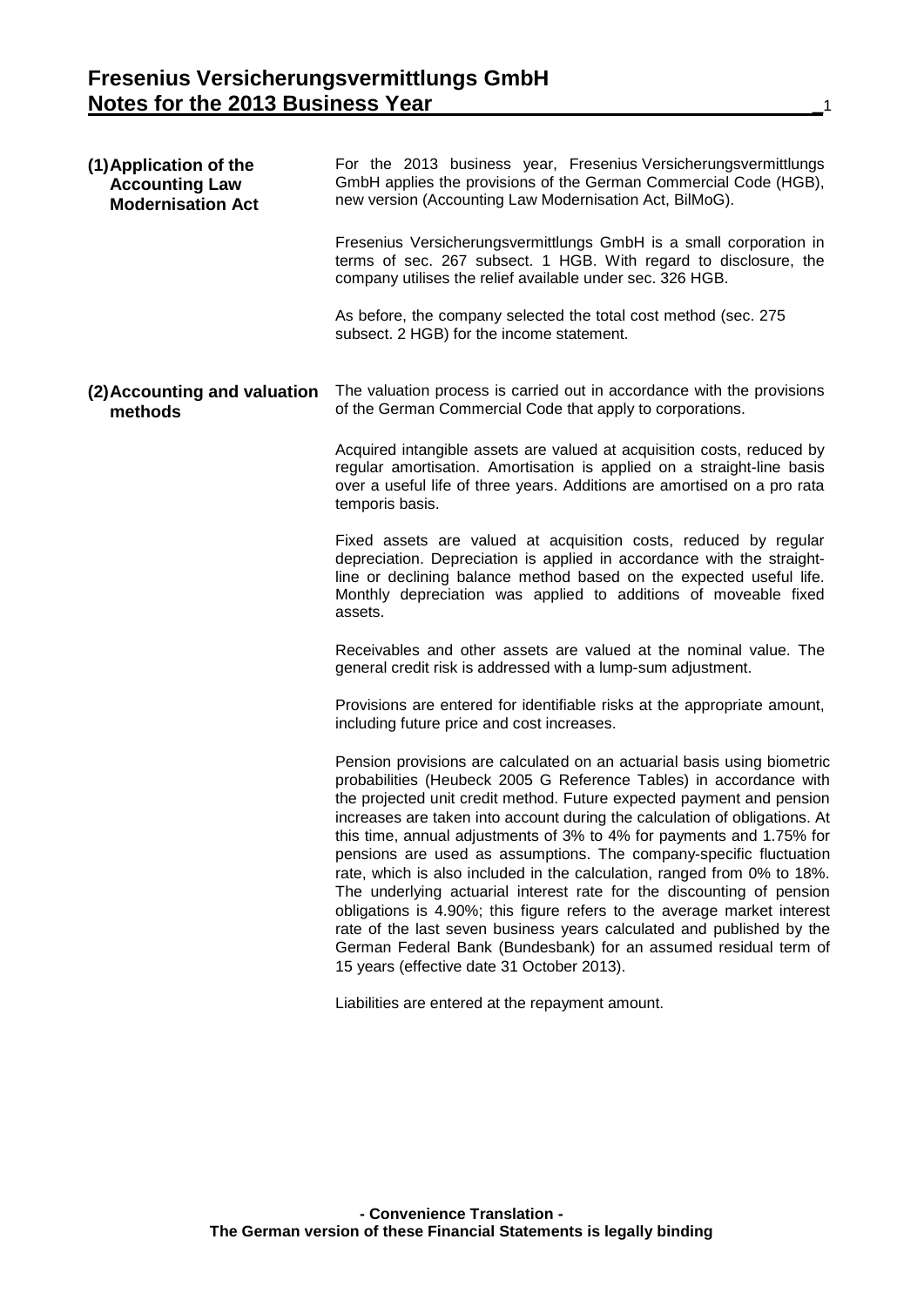# **(3)Long-term assets**

|                                       | Acquisition/                          | <b>Additions</b><br>value  | Depreciation | <b>Depreciation</b><br>in business | Res. book value | Res. book  |
|---------------------------------------|---------------------------------------|----------------------------|--------------|------------------------------------|-----------------|------------|
|                                       | <b>Production costs</b><br>31/12/2012 | (Retirements) (accumulated |              | year 2013                          | on 31/12/2013   | on         |
|                                       | <b>EUR</b>                            | <b>EUR</b>                 | <b>EUR</b>   | <b>EUR</b>                         | <b>EUR</b>      | <b>EUR</b> |
| Intangible fixed<br>assets            | 3,888.57                              | 0.00                       | 3,888.57     | 0.00                               | 0.00            | 0.00       |
| Operational and<br>business equipment | 41,316.30                             | 30,266.46                  | 42,324.76    | 11,590.46                          | 29,258.00       | 10,582.00  |
|                                       | 45,204.87                             | 30,266.46                  | 46,213.33    | 11,590.46                          | 29,258.00       | 10,582.00  |

| (4) Financial assets                   | Financial assets consist of a 100% participating interest by<br>Fresenius Versicherungsvermittlungs GmbH in Fresenius Netcare GmbH<br>in the amount of EUR 8,859,137.03.                                                                                                                                 |
|----------------------------------------|----------------------------------------------------------------------------------------------------------------------------------------------------------------------------------------------------------------------------------------------------------------------------------------------------------|
| (5)Receivables<br>associated companies | from This item consists of receivables from Fresenius Netcare GmbH in the<br>amount of EUR 4,773,108.14.                                                                                                                                                                                                 |
| <b>(6)Provisions</b>                   | This item contains pension provisions (EUR 541,501.00) and<br>other provisions (EUR 92,610.16). All identifiable<br>risks and uncertain obligations were addressed.<br>The pension provisions have been created according to the methods<br>described under note (2) "Accounting and valuation methods". |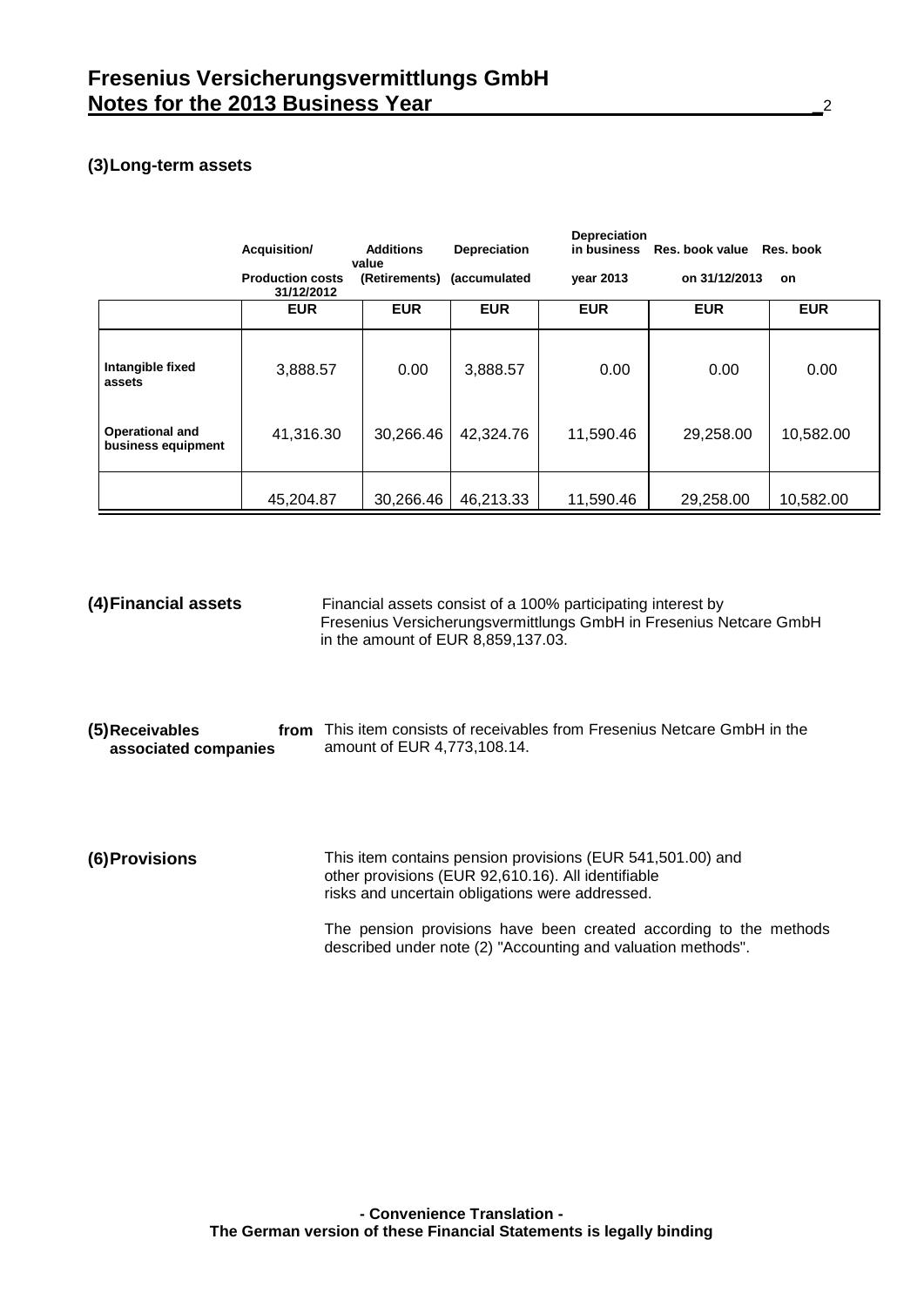|                                            | Due to a company agreement concluded in November 2009, starting on<br>1 January 2010 employees may allocate working hours and wage<br>components to an account managed by the company in order to have<br>these amounts paid out at a later point in time in the form of time off<br>(demography fund). The credit balances of the employees are invested in<br>an insurance product that cannot be accessed by the company and its<br>creditors due to a trust agreement. Therefore it concerns a so-called<br>securities-linked pension promise in terms of sec. 253 subsect. 1<br>sentence 3 HGB. Therefore the provision for the employee time credits is<br>entered at the fair value of the insurance product. This fair value is<br>obtained from the insurance company's actuarial reserve as per the<br>business plan, plus available profit participation. |                                  |
|--------------------------------------------|----------------------------------------------------------------------------------------------------------------------------------------------------------------------------------------------------------------------------------------------------------------------------------------------------------------------------------------------------------------------------------------------------------------------------------------------------------------------------------------------------------------------------------------------------------------------------------------------------------------------------------------------------------------------------------------------------------------------------------------------------------------------------------------------------------------------------------------------------------------------|----------------------------------|
|                                            | Amount repayable from obligations under<br>demography fund<br>Fair value of insurance<br>Surplus, assets over obligations                                                                                                                                                                                                                                                                                                                                                                                                                                                                                                                                                                                                                                                                                                                                            | €8,487.71<br>€8,487.71<br>€ 0.00 |
|                                            | Acquisition costs of insurance                                                                                                                                                                                                                                                                                                                                                                                                                                                                                                                                                                                                                                                                                                                                                                                                                                       | €8,012.76                        |
|                                            | In the income statement, expenses and income from the valuation of the<br>insurance and the provision in the amount of EUR 229.76 were offset.                                                                                                                                                                                                                                                                                                                                                                                                                                                                                                                                                                                                                                                                                                                       |                                  |
| (7) Liabilities to associated<br>companies | Liabilities<br>associated<br>companies<br>to<br>Fresenius SE & Co. KGaA in the amount of EUR 5,365,965.54, and<br>Fresenius Kabi Deutschland GmbH in the amount of EUR 279.50.                                                                                                                                                                                                                                                                                                                                                                                                                                                                                                                                                                                                                                                                                       | of:<br>consist                   |
| (8) Other operating<br>income              | This item includes, among others, gains of EUR 109.80.                                                                                                                                                                                                                                                                                                                                                                                                                                                                                                                                                                                                                                                                                                                                                                                                               |                                  |
| (9) Other operating<br>expenses            | This item includes, among others, losses of EUR 1,928.52.                                                                                                                                                                                                                                                                                                                                                                                                                                                                                                                                                                                                                                                                                                                                                                                                            |                                  |
| (10)Interest and similar<br>expenses       | This item includes, among others, expenses from the compounding of<br>provisions in the amount of EUR 23,032.00.                                                                                                                                                                                                                                                                                                                                                                                                                                                                                                                                                                                                                                                                                                                                                     |                                  |